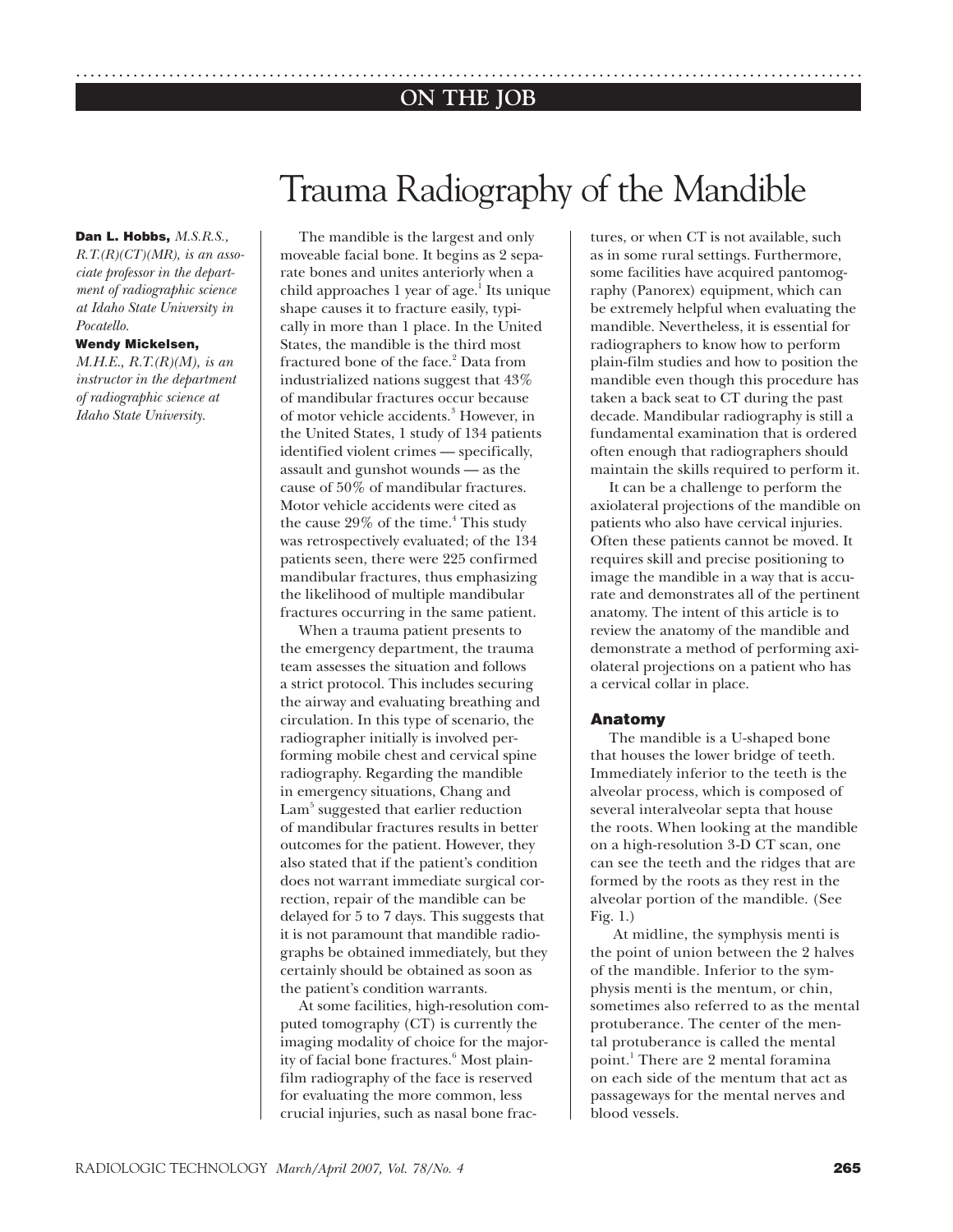The body of the mandible extends posteriorly from the mental point to the gonion, or angle of the jaw. The gonion is an important positioning landmark for radiographers because it correlates to the third cervical vertebra (C3). Just superior to the gonion is the ramus of the mandible. It rises to form the superior portion of the jaw and unites with the mandibular condyle. The posterior process is called the condyloid process. It articulates with the temporal mandibular fossa of the temporal bone to form the temporal mandibular joint (TMJ). This condyloid process has a head and a neck, but then joins with the mandibular notch as it extends anteriorly to unite with the coronoid process. The coronoid process is unique in that it does not articulate with another bone; rather, it acts as an anchor for a muscle attachment.

#### **The Ring Bone Rule**

The "ring bone rule" is a paradigm that is taught to residents when they are evaluating mandibular fractures. In short, it states that a ring-shaped bone, such as the mandible, usually fractures in 2 places. Richardson $6$  used the example of pretzels when discussing this paradigm. If you try to break a hard, round pretzel, it breaks in more than 1 place. (Try it when you buy your next bag of pretzels.) His analogy demonstrates that the stiffer the ring bone, the greater the chance of it breaking bilaterally. He then illustrated the ring bone rule with bagels. Bagels are softer but will still fracture in more than 1 place; however, the softer the substance, the easier it is to obtain a unilateral fracture.

At the University of Washington School of Medicine, this is called the "pretzel-bagel spectrum." Richardson further explained, "What this boils down to is that one sees an average of 1.5 to 1.8 mandibular fractures per customer, depending on whether the mechanism is . . . (a) fist or other anonymous blunt object or . . . (an) automobile crash, respectively. Like the nose, the mandible has a prominent position on the face, making it a favorite target for either of these mechnanisms."6

For radiographers, this should emphasize the importance of performing the mandible exam as a bilateral study. Bontrager, $^1$  Ballenger and Frank $^7$  collectively suggested that both sides of the mandible always should be examined for comparison.



**Fig. 1.** *Mandibular anatomy demonstrated with anteroposterior and oblique highresolution 3-D CT images. A. The area of the symphysis menti where the 2 halves of the mandible fuse in infancy. B. The mental point. C. The mental foramina. D. The gonion, which correlates with cervical vertebra no. 3, a positioning landmark. The area between C and E is the body of the mandible. E. The ramus. F. The mastoid tip with the unmarked external auditory meatus lying anteriorly and superiorly to it. G. The coronoid process. H. The condyle of the mandible, which forms the TMJ articulation. The mandibular notch extends from H to G. I. The zygoma and zygomatic arch. The alveolar process can be seen as ridges immediately below the lower teeth.* 

#### **Methods**

..............................................................................................................

Even under the best of circumstances with an ambulatory patient, obtaining axiolateral images of the mandible can prove challenging. Change the scenario to a trauma patient in a cervical collar and it makes the most seasoned radiologic technologists feel anxious and get sweaty palms. Typically, a routine mandible series consists of a lateral projection, anteroposterior (AP) and AP-axial (Towne) projections, and bilateral axiolateral projections. The first 3 projections are simple enough, regardless of whether the patient presents in an ambulatory state. However, the bilateral axiolateral projections can be extremely difficult to perform.

To simplify the axiolateral projections of the mandible, think back to all the times you have performed axiolateral imaging of the hip and proximal femur (Danelius-Miller method). This is a common examination performed in trauma situations when the patient has fallen and a fracture of the hip is suspected. Apply the same cross-table approach to imaging the mandible. First, place an imaging receptor (IR) next to the patient's head, making sure that the top of the IR is at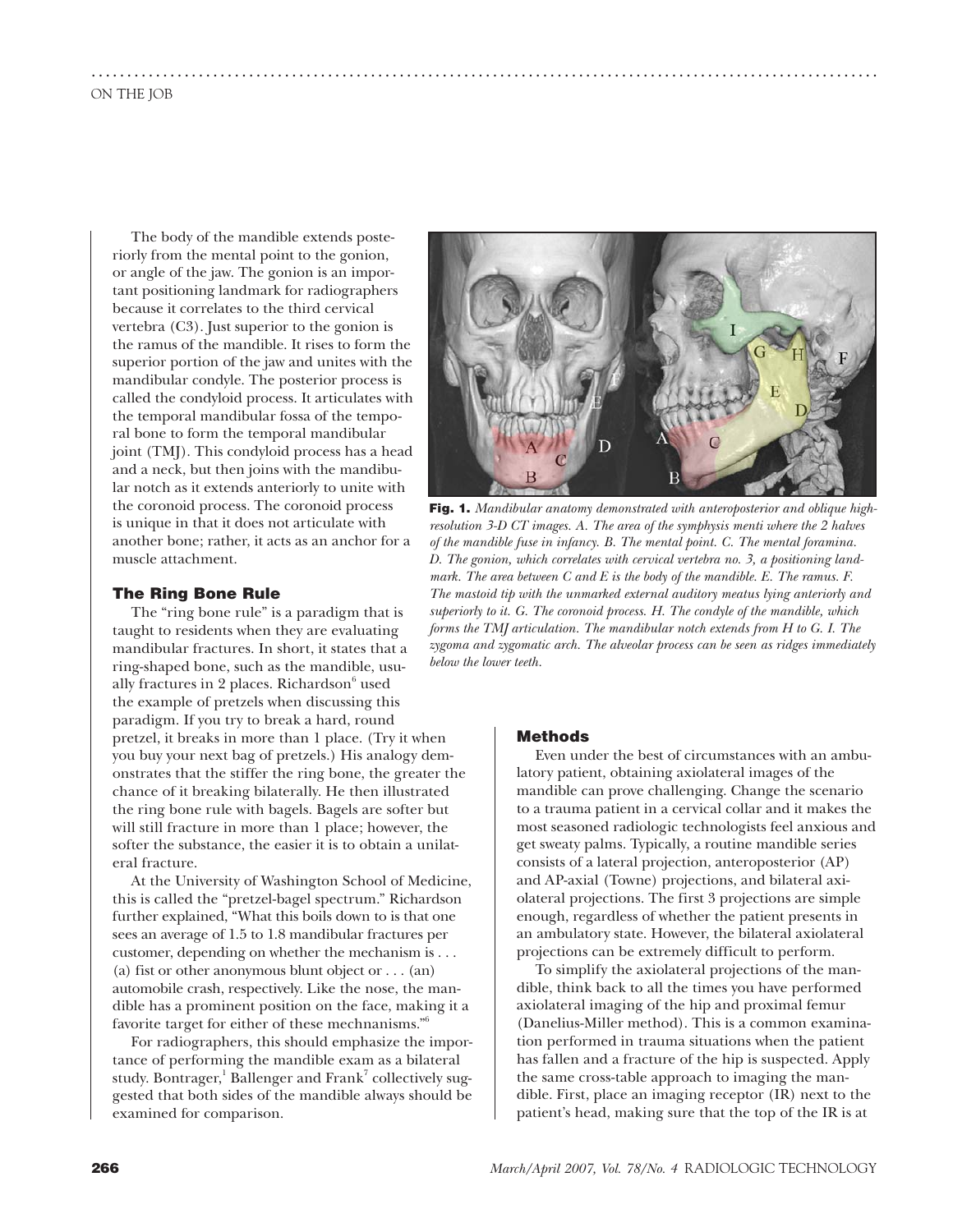

**Fig. 2.** *Positioning for the axiolateral mandibular projection with a phantom. The IR is placed at a 45˚ angle to the crown of the head and the central ray is directed perpendicular to the IR, entering just superior to the angle of the jaw.* 

### **Discussion**

..............................................................................................................

CT is becoming the modality of choice for imaging the facial bones, but diagnostic radiographs of the mandible still are ordered commonly enough that technologists need to keep their skills sharp. Obtaining high-quality diagnostic images is the radiographer's responsibility, regardless of whether it is a routine examination performed daily or not. This article described an alternate method of obtaining axiolateral mandibular images that can be adapted for a multiplicity of settings. Perhaps this variation will come to mind the next time you must perform a mandible series.

#### **References**

- 1. Bontrager KW, Lampignano JP. *Textbook of Radiographic Positioning and Related Anatomy*. 6th ed. St Louis, Mo: Mosby-Year Book Inc; 2005:401-444.
- 2. Widell T. Fractures, mandible. eMedicine Web site. Available at: www.emedicine.com/emerg/topic201. htm. Accessed January 25, 2007.
- 3. Barrera J, Batuello SG. Mandibular body fractures. eMedicine Web site. Available at: www.emedicine. com/ent/topic415.htm. Accessed January 25, 2007.
- 4. King RE, Scianna JM, Petruzzelli GJ. Mandible fracture patterns: a suburban trauma center experience.

or slightly above the crown of the head. This will ensure that all of the anatomy will be projected on the IR. Rotate the IR 45˚ away from the patient's midline. (See Fig. 2.) Sponges or a cassette holder can be used to keep the IR in place. Next, position the central ray perpendicular to the IR, entering midway between the mentum and gonion on the contralateral side. (See Fig. 3.) Before taking the exposure, verify that the patient's shoulder closest to the x-ray tube will not be visualized. Last, reposition the tube on the opposite side of the x-ray table and perform the same steps to complete this bilateral study. The ramus and body of the mandible closest to the IR will be adequately demonstrated and free of superimposition. (See Fig. 4.) Implementing this approach produces 2 carbon copy axiolateral images of the mandible.



**Fig. 3.** *Trauma patient positioned for the axiolateral mandibular projection using the same principles as for axiolateral hip imaging (Danelius-Miller method).*